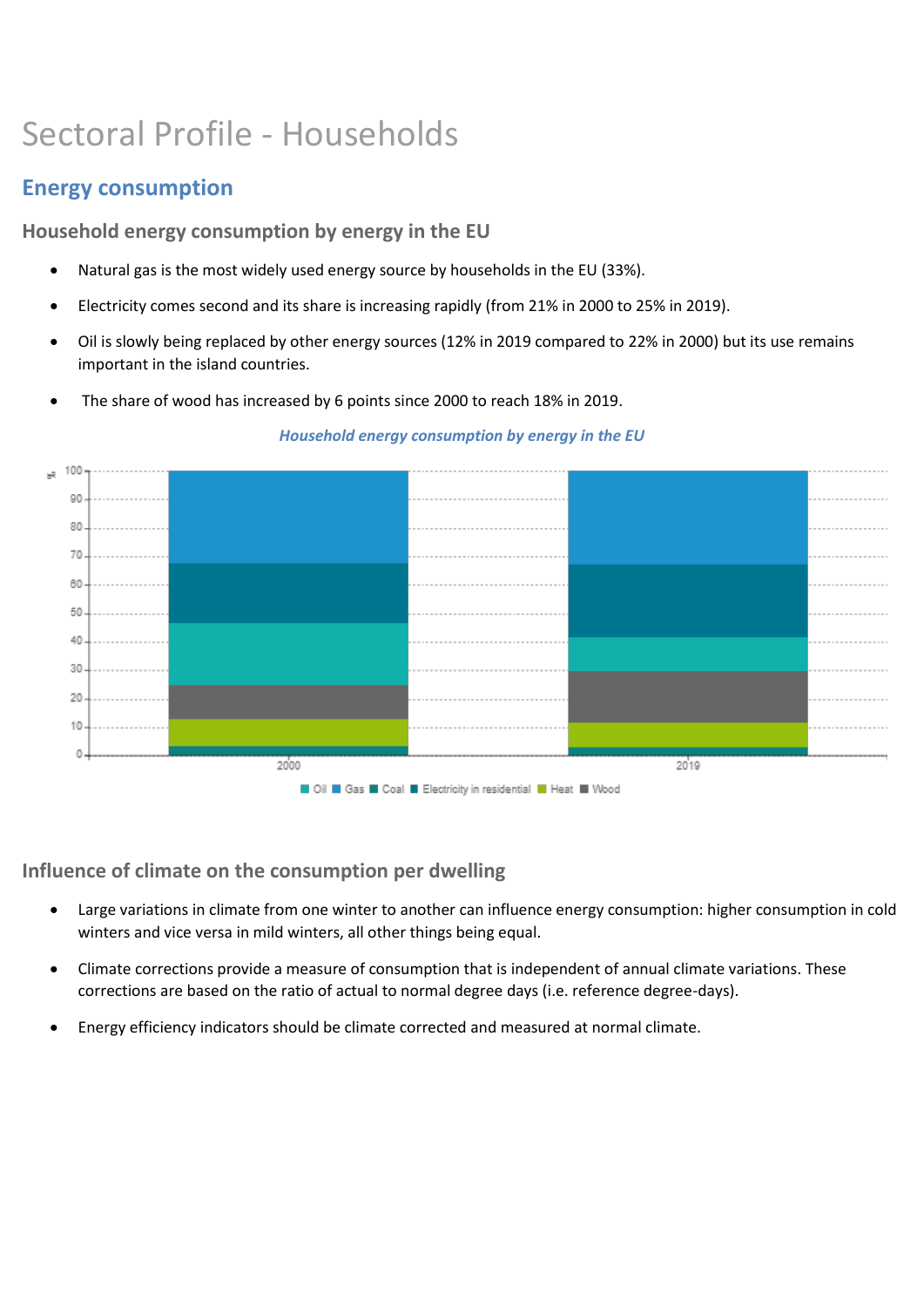

*Specific consumption per dwelling: actual value VS climate-corrected*

**Declining share of space heating in the EU**

- Space heating consumption is decreasing (-0.5%/year since 2000), while the consumption of electrical appliances is increasing rapidly (+1.3%/year since 2000).
- The share of space heating in household energy consumption has decreased, from 69% in 2000 to 65% in 2019.
- The second most important end-use is water heating (increasing share from 13% to 14%), closely followed by electrical appliances, with a share rising from 10% in 2000 to 13% in 2019.
- The share of cooking is stable at 6%.
- Lighting accounts for just under 1.5% (6% of electricity consumption).
- Air conditioning is negligible (1.6% of electricity consumption).

### *Household energy consumption in the EU*

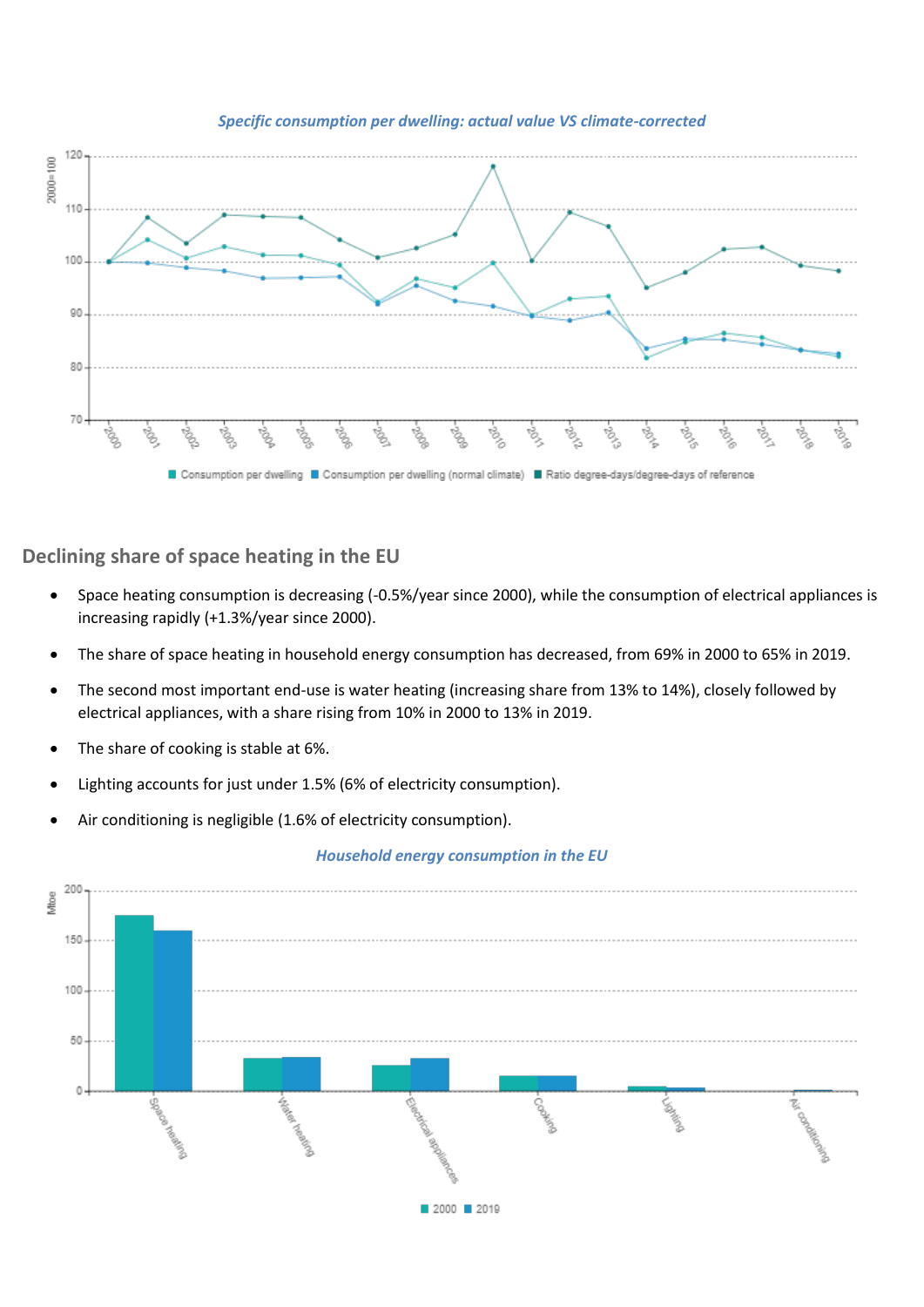

*Household energy consumption in the EU, in %*

Note: Energy consumption at normal climate.

# **Energy consumption per dwelling**

**Consumption per dwelling and energy price**

• Energy consumption per dwelling has been generally decreasing since 2000 but at a lower rate since 2014, after a fairly steady decline between 2000 and 2014 (-1.3%/year) and with the largest reduction between 2008 and 2014 (- 2.2%/year).



*Specific consumption per dwelling and energy price*

Note: Energy consumption at normal climate.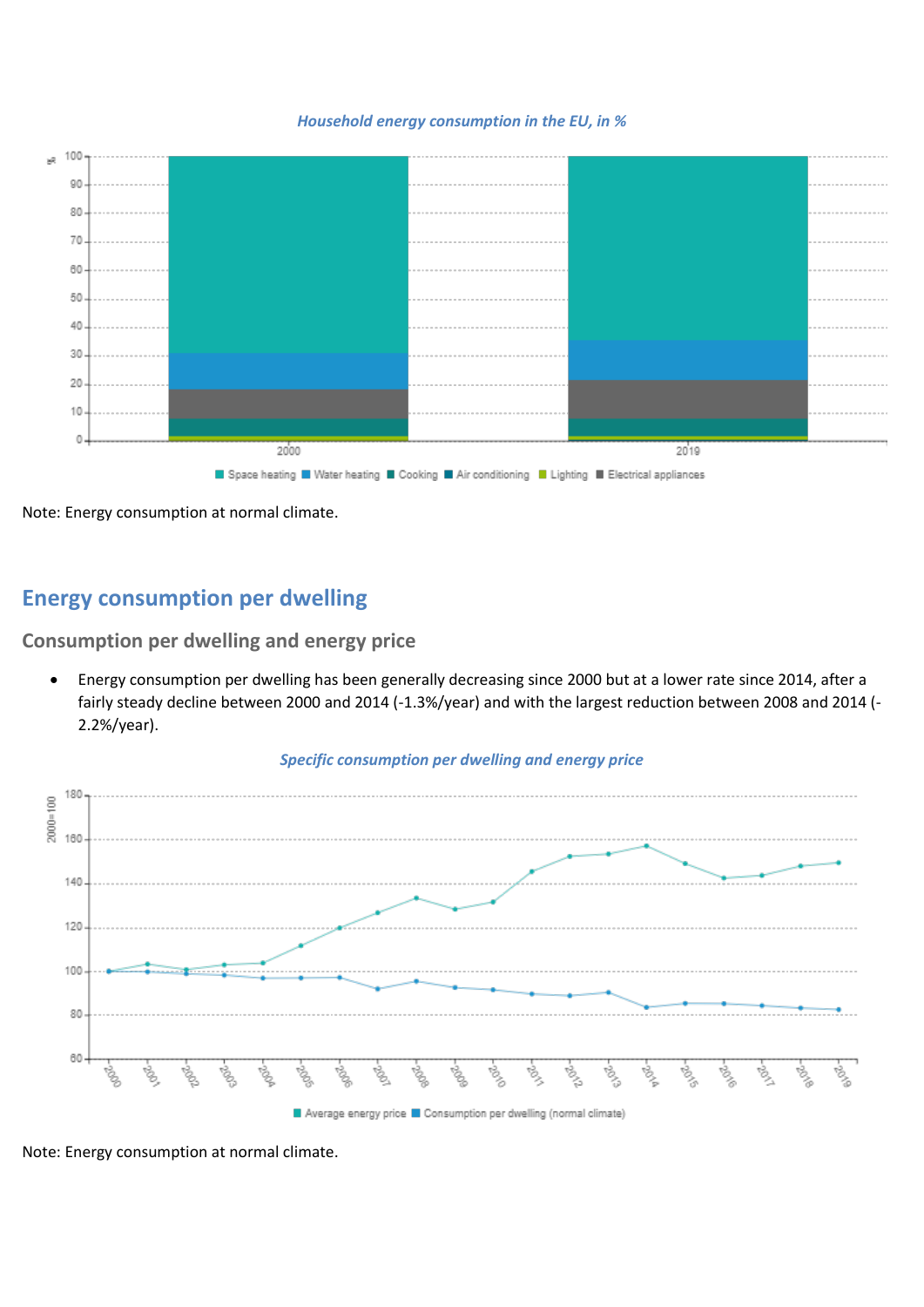### **Average energy consumption per dwelling**

- Energy consumption per dwelling has decreased in almost all countries (-1%/year at EU level since 2000) with the largest reduction between 2008 and 2014 in most countries.
- Since 2014, the reduction has slowed down significantly at EU level (-0.2%/year). Energy consumption per dwelling has even increased again in Slovakia, Cyprus, Germany, Bulgaria, Romania and Ireland (>+1%/year).
- Energy consumption per dwelling varies between 0.7 and 1.8 toe/dwelling depending on the country, and the EU average is 1.3 toe/dwelling in 2019. These values are not adjusted for the same climate, see below with adjustment.



### *Average consumption per dwelling (at normal climate)*



*Variation of average consumption per dwelling (at normal climate)*

2008-2014 2014-2019 2000-2019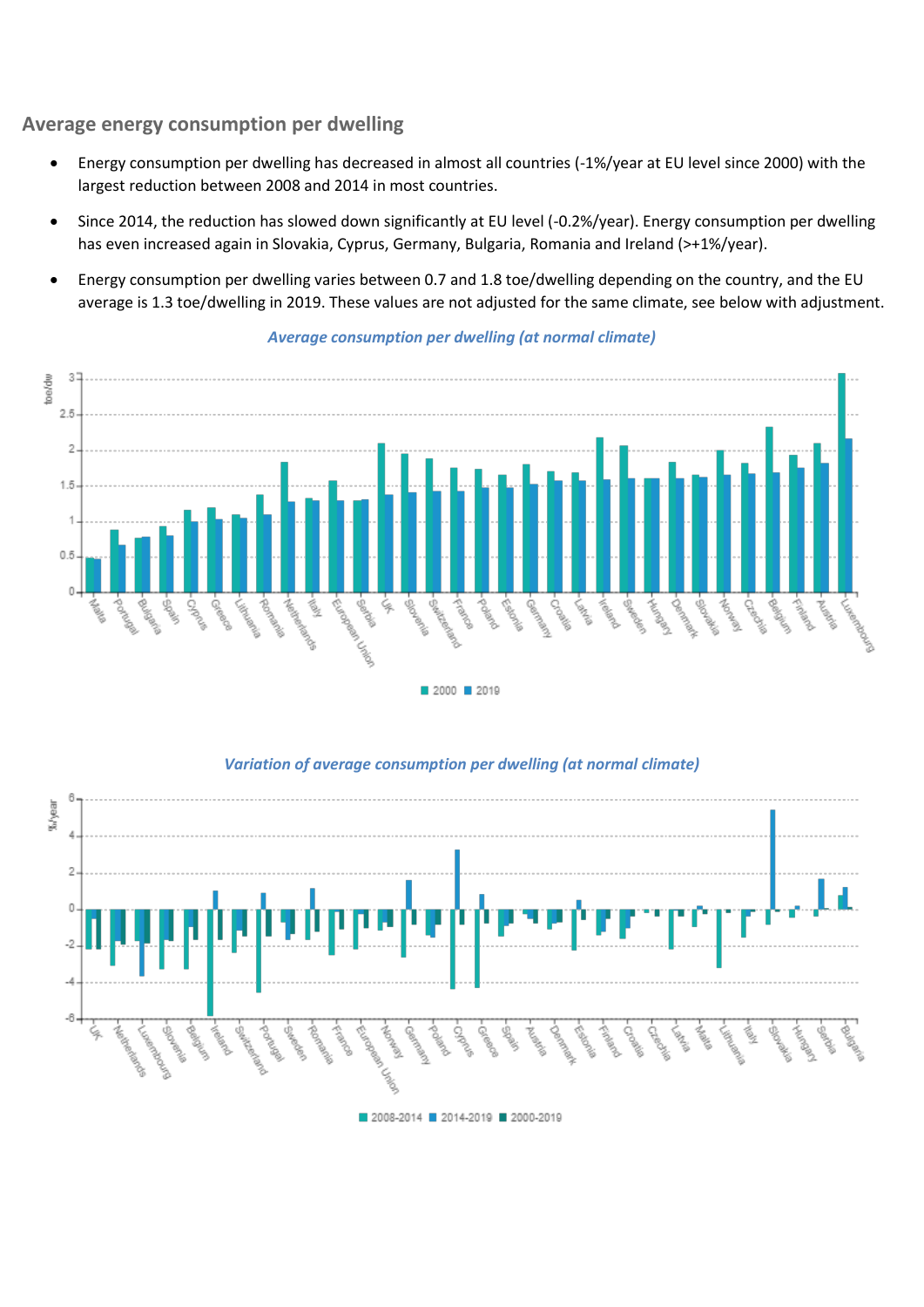- The comparison between countries is more relevant if the heating consumption is adjusted to the same climate (EU average climate).
- Even after adjustment to the average EU climate, there are large differences between countries, ranging from 0.9 toe/dwelling in Portugal to 2.5 times more in Luxembourg (2.3 toe/dwelling). Luxembourg, Croatia, Belgium and Italy turn out to have the highest consumption.



### *Average consumption per dwelling (adjusted to EU climate, 2019)*

Scaled to EU average climate Consumption per dwelling (normal climate)

Note: Malta and Cyprus not adjusted.

## **Energy consumption by end-use**

- The breakdown of household energy consumption by end-use differs substantially between Member States.
- Space heating has the highest share in household consumption in most countries (except Portugal and Malta). It represents on average 0.85 toe/dwelling (in a range of 0.06 to 1.8 toe/dwelling).
- The second highest share is electrical appliances and lighting or water heating depending on countries. Electrical appliances and lighting consumption ranges from 0.1 to 0.3 toe/dwelling (except in Sweden, 0.43 toe/dwelling).
- Water heating consumption varies from 0.05 to 0.3 toe/household. Since 2014, the reduction in unit consumption for water heating has slowed significantly in two large countries (France and Spain) and has even reversed (i.e. increased) in six countries (Italy, Greece, Austria, Ireland, Poland, Romania).
- The reduction in unit consumption for cooking has been steady since 2000 (-0.7%/year at EU level). However, it has increased in Germany, Greece, Poland, Italy and Ireland.
- Air cooling still represents a marginal share of dwelling consumption in most countries except Malta, Cyprus, Bulgaria and Croatia.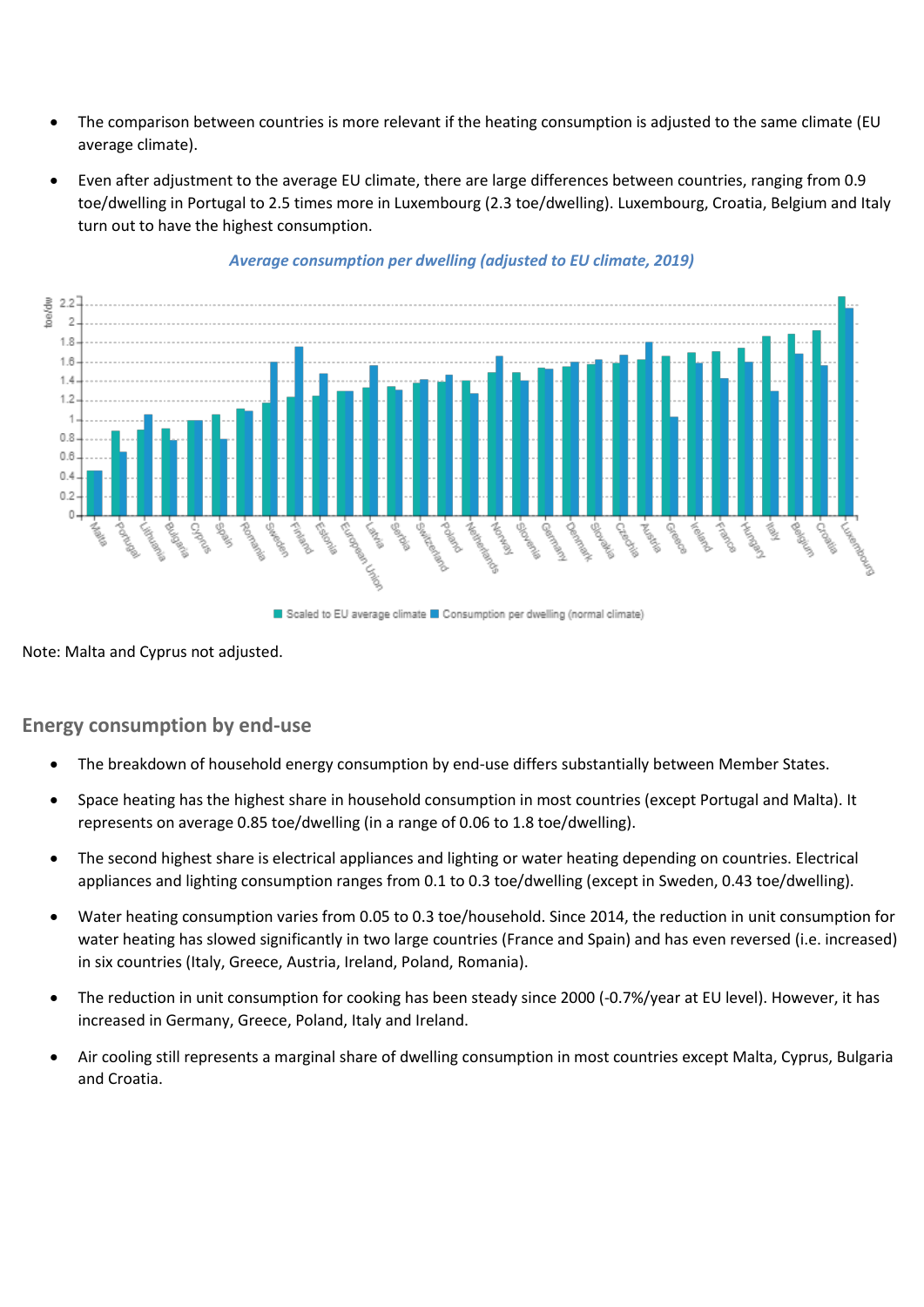

### *Specific consumption of households by end-use (2019)*

### **Electricity consumption per dwelling**

- Very unequal level of electricity consumption per dwelling among EU Member States: from 1.7 MWh in Romania to 9 MWh in Sweden (3.7 MWh for the EU average).
- This heterogeneity is partly due to thermal uses (e.g. electricity is the main energy source for space heating in some countries such as France), different equipment rates of electrical appliances and different levels of energy efficiency.



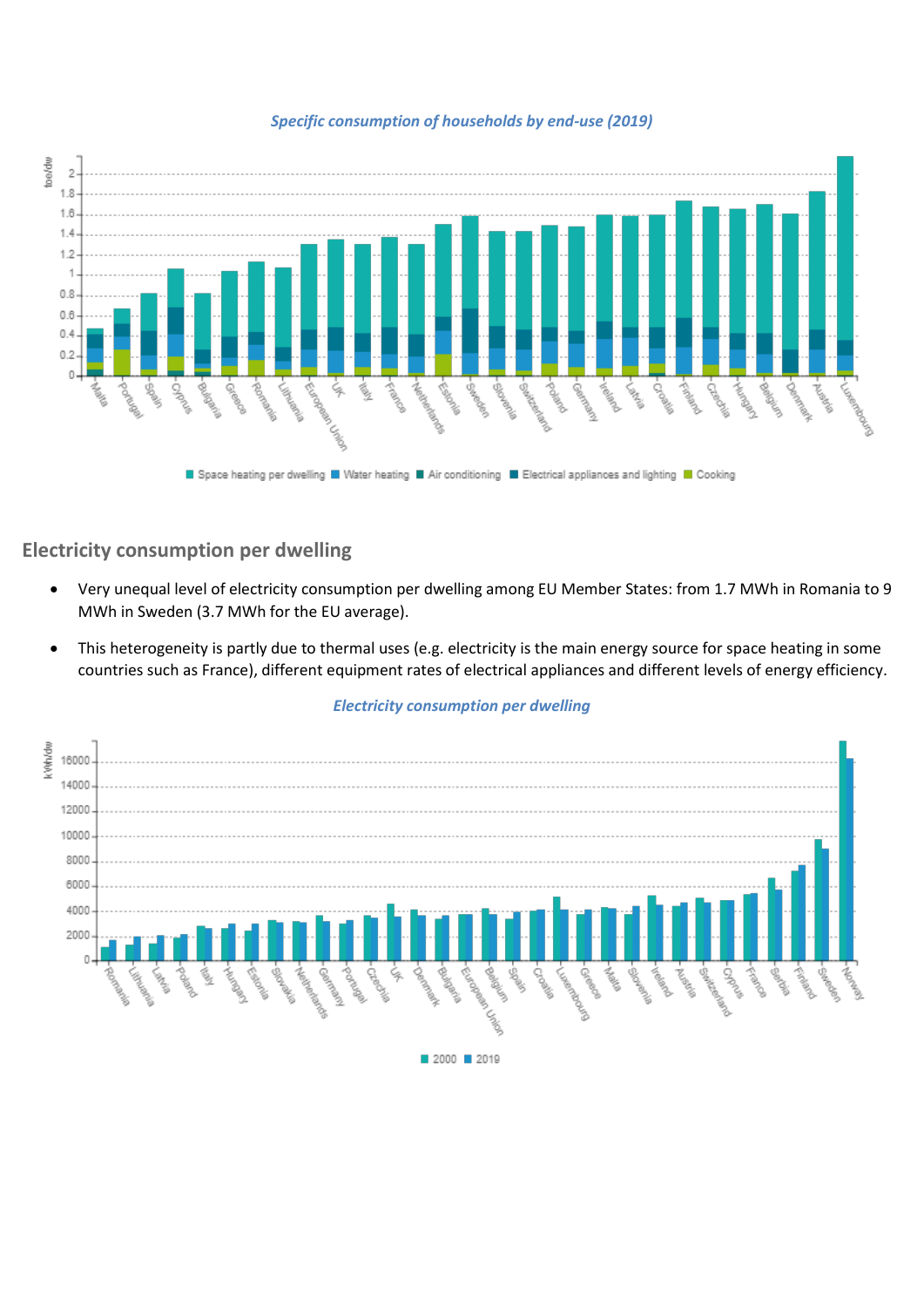- Since 2008, decrease of electricity consumption per dwelling in most EU Member States (20) and at EU level (- 0.5%/year).
- Strong reduction in Ireland, Germany, Belgium and Cyprus (> 1.3%/year).
- Strong progression until 2008 in Southern countries (e.g. Spain, Greece, Portugal, Cyprus) due to air conditioning, but also in Lithuania, Latvia, Romania, Estonia and Poland.



### *Trends in electricity consumption per dwelling*

# **Space heating**

### **Heating energy consumption by energy source**

- Natural gas is the leading energy source for households heating in the EU, with a rather stable share (39% in 2019).
- Oil is slowly being phased out (-11 points) but remains significant in island countries for instance.
- Wood is progressing (+10 points).

#### *Household energy consumption for heating by energy*



#### ■ Oil ■ Gas ■ Coal ■ Electricity ■ Heat ■ Wood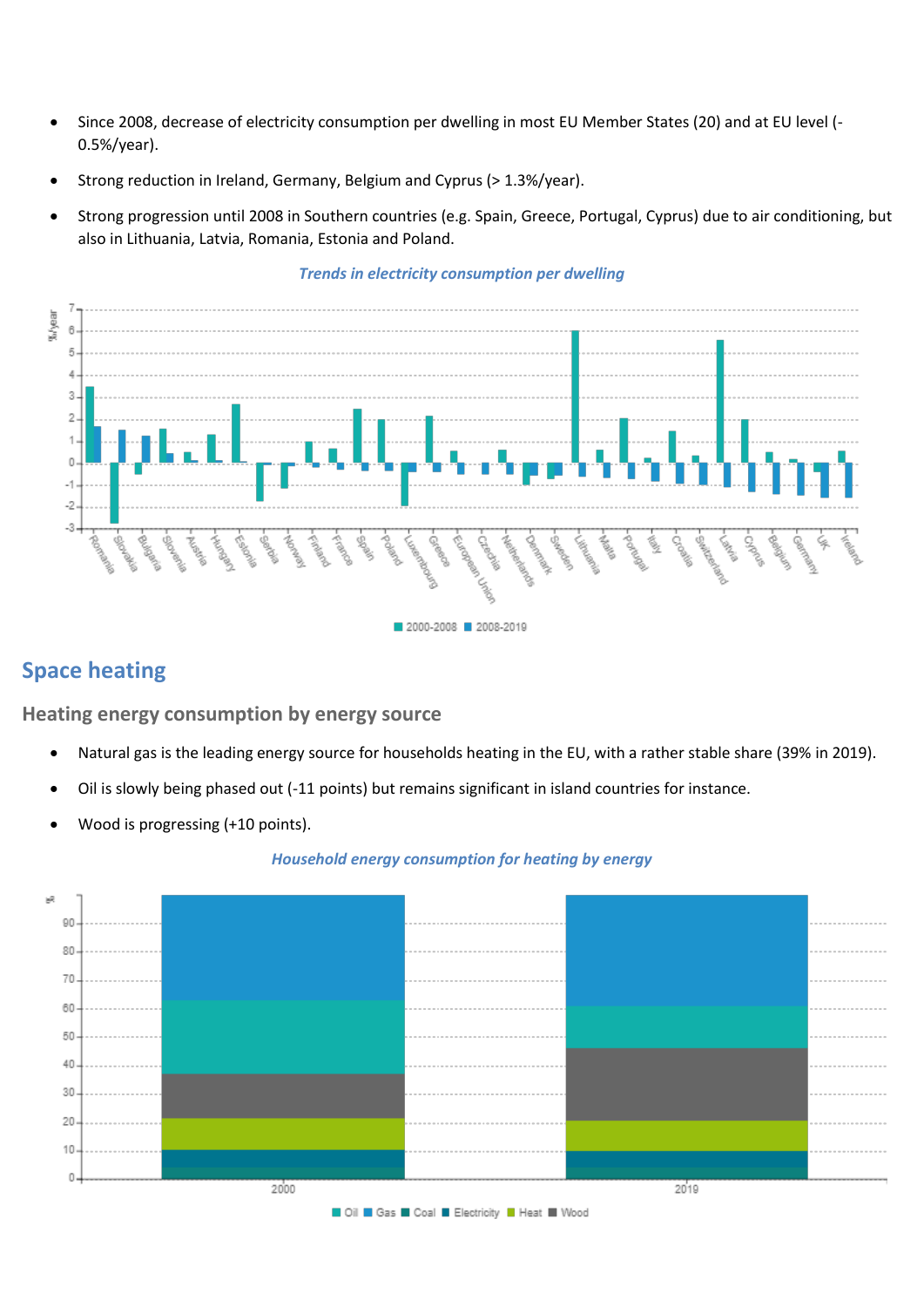### **Heating consumption per m² and per dwelling**

- Heating consumption per m2 and per dwelling has decreased since 2000 in EU MS thanks to the implementation of stricter building codes, combined with financial incentives to promote the thermal retrofitting of existing dwellings and the adoption of more efficient heating systems (e.g. gas condensing boilers, heat pumps, pellet boilers). The reduction in heating consumption per m2 was 1.7%/year on average in the EU. It was above 2.5%/year in 4 EU MS (Slovenia, Latvia, Ireland and the Netherlands) and between 2 and 2.5%/year in 4 others (Sweden, France, Romania and Slovakia).
- The reduction in heating consumption per m2 has slowed down significantly since 2014 in half of the MS and in some of the largest EU countries (Germany, France and the Netherlands). Several factors may explain this trend. There is less new construction, which has very high energy efficiency performance: the construction rate has decreased by 35% since the financial crisis and represents only 0.8% of the existing housing stock each year (i.e. only 8% of the new stock after 10 years). Renovation works are also less numerous, although it is difficult to have consolidated data. The diffusion of efficient heating methods (condensing boiler, heat pumps) has also slowed down.
- Significant differences between countries from less than 5 koe/m2 in Spain, Cyprus, Portugal and Malta to around 15 koe/m2 in Latvia, Hungary, Czechia, Estonia and Romania, due to differences in climate conditions.



### *Heating consumption per m²*

■ 2000 ■ 2014 ■ 2019

#### *Heating consumption per dwelling*

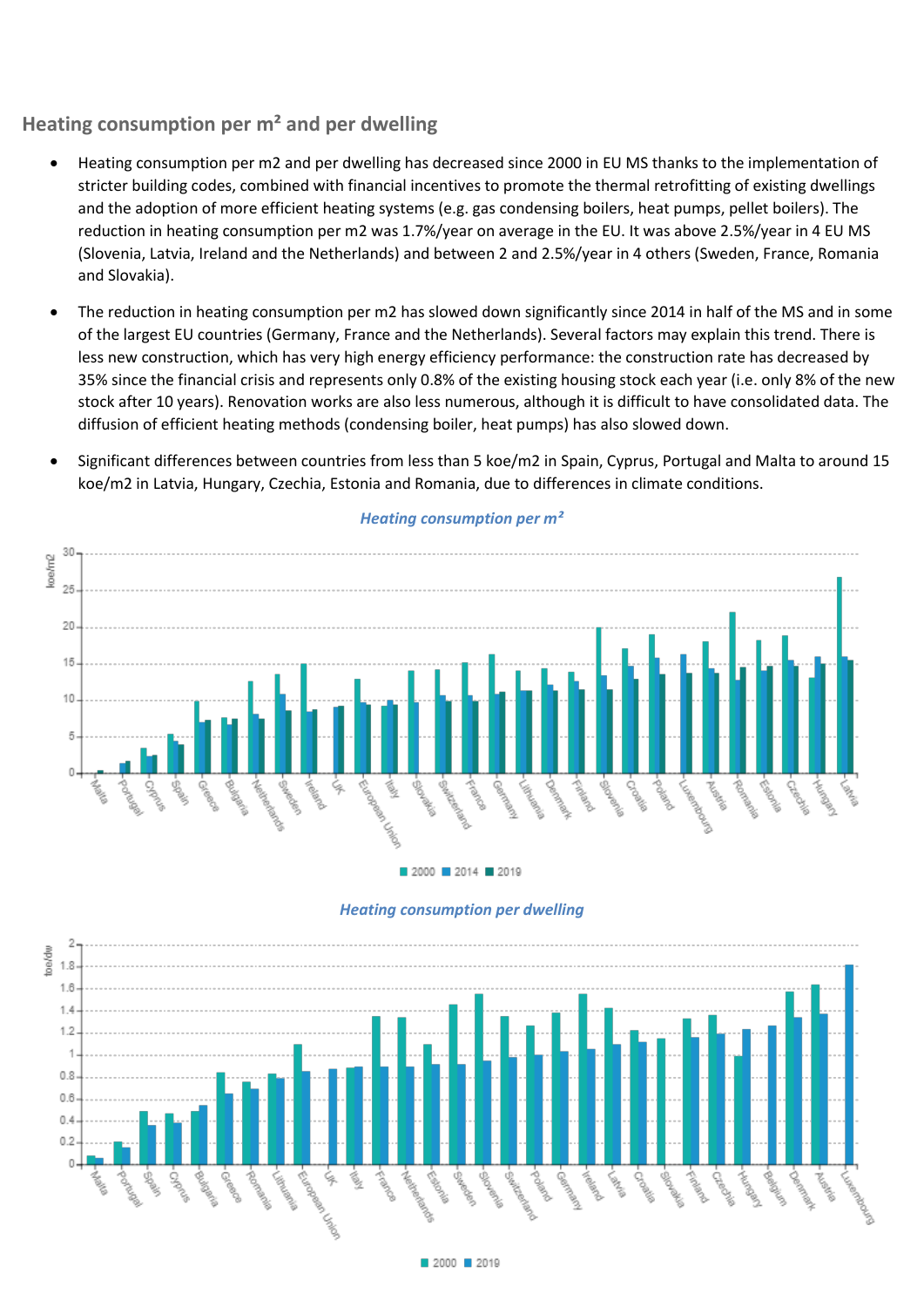• Energy consumption per dwelling has decreased less than consumption per m2 due to the increase in the average size of dwellings. At the EU level, consumption per dwelling has decreased by 1.3%/year since 2000 and consumption per m2 by 1.7%/year, while dwelling size has increased by 7% (0.3%/year). This means that 20% of the progress in energy efficiency for heating at EU level has been offset by the increase in dwelling size. This has been particularly important in the less developed Member States (e.g. Romania, Lithuania).



### *Variation of consumption per m² VS per dwelling: effect of change in dwelling size (2000-2019)*

Note: Energy consumption at normal climate.

# **Appliances and lighting**

**Captive uses of electricity in the EU**

- Electrical appliances (both large and small) and lighting are the so-called captive uses of electricity. They exclude thermal uses.
- Electrical appliances represent the largest share of captive uses of electricity, a share that has been increasing over the years: from 86% in 2000 to 90% in 2019. The specific consumption per dwelling for lighting is decreasing thanks to the phase out of incandescent light bulbs. It now represents only 10% of captive electricity, compared to 14% in 2000.



### *Consumption per dwelling for appliances and lighting (EU)*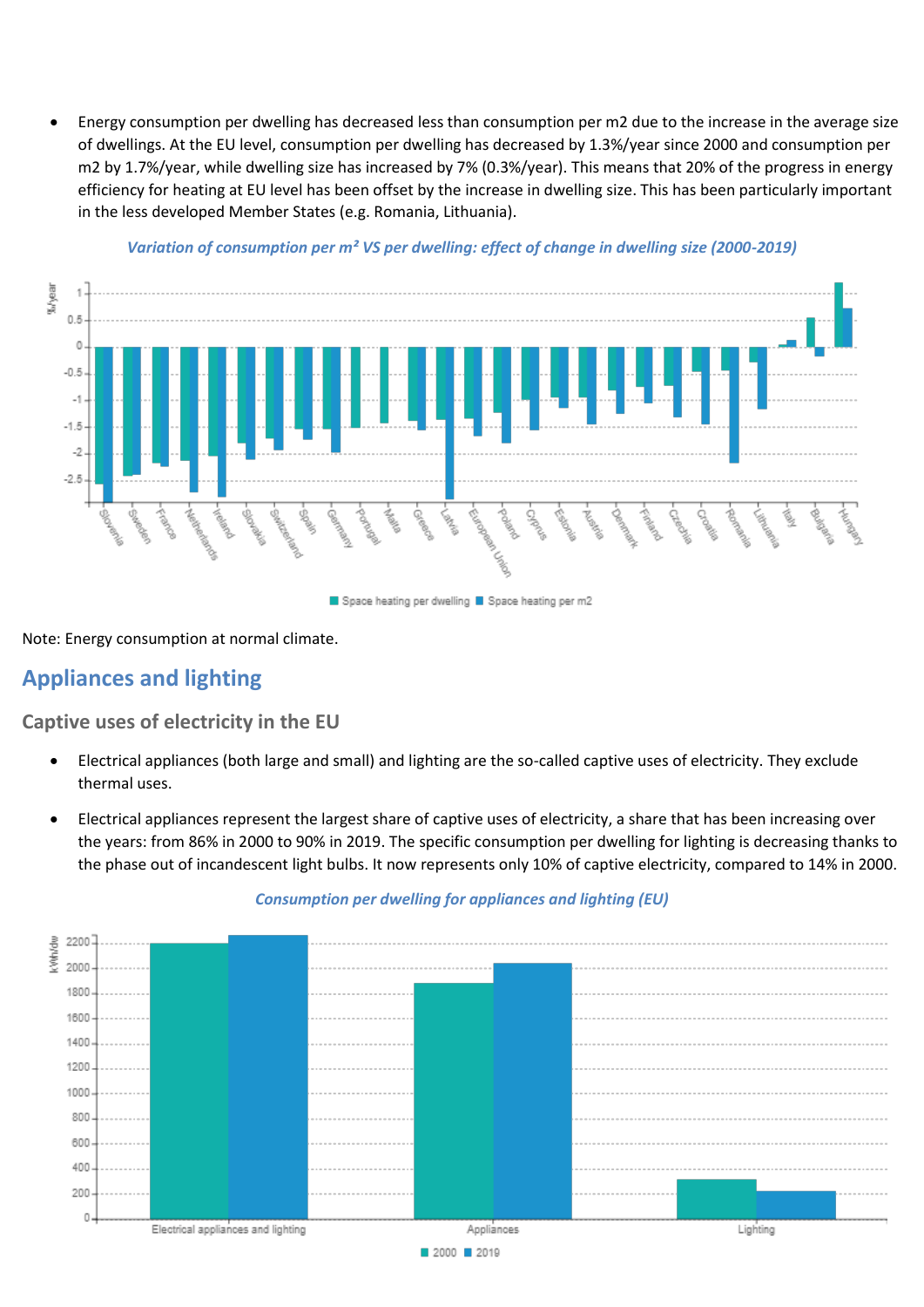## **Electricity consumption per dwelling for electrical appliances and lighting**

• Significant differences in electricity consumption for electrical appliances and lighting: from less than 1500 kWh/dwelling in Latvia and Czechia, to 2300 kWh at EU level, up to 3400 kWh in Finland and 5000 kWh in Sweden.



### *Electricity consumption per dwelling for electrical appliances and lighting*

### *Electricity consumption per dwelling for electrical appliances*



- Decreasing trends in electricity consumption for lighting in most EU MS due to the diffusion of CFLs.
- Large differences between countries: from less than 200 kWh/dwelling in Luxembourg and Czechia, to around 230 kWh at EU level, up to more than 800 kWh in Cyprus, explained by the difference in the number of lamps per dwelling and the geographical location of the country (longer lighting times in the Nordic countries).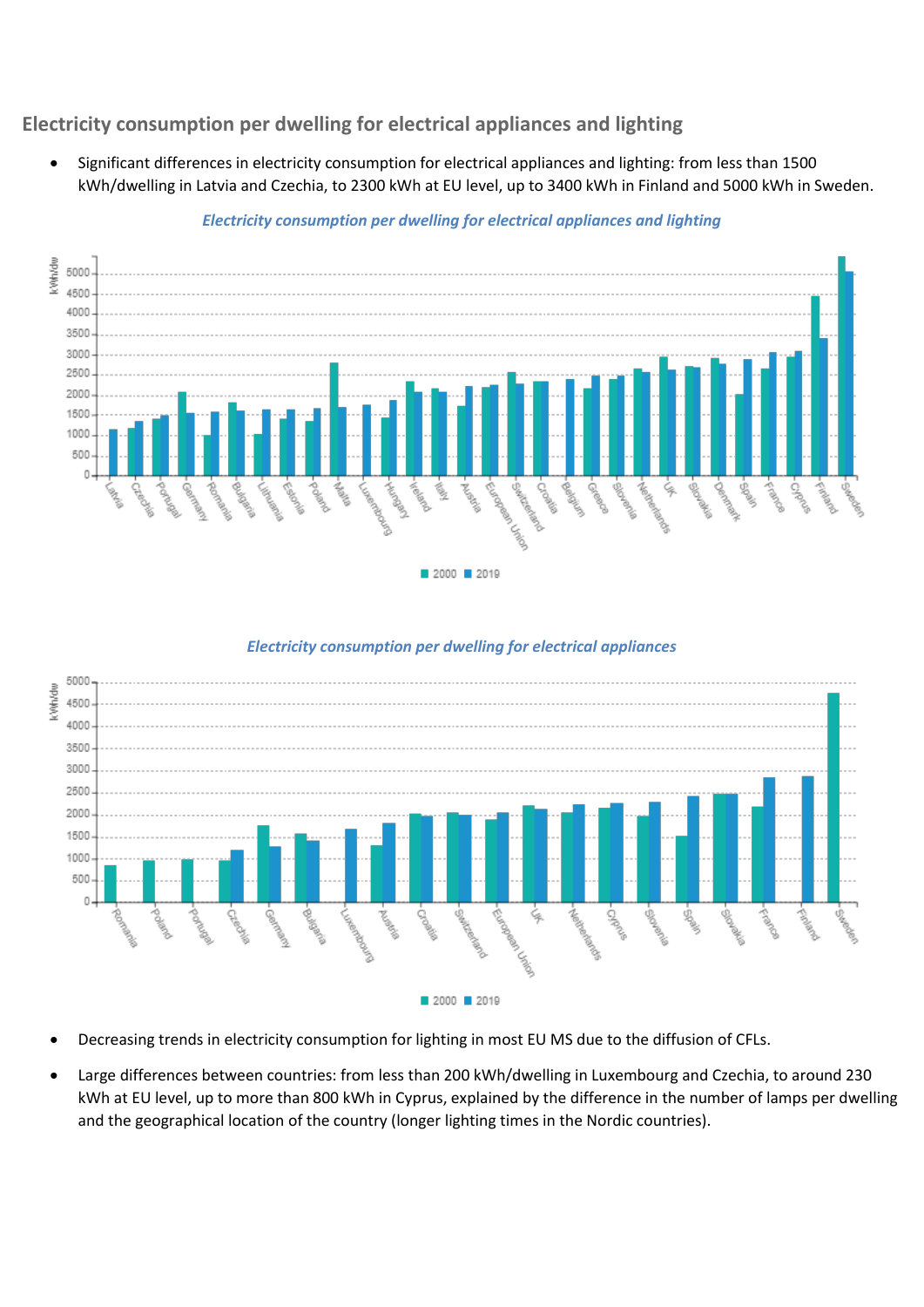



**Energy consumption of large appliances per dwelling**

- EU households consumed around 50% more for small appliances in 2019 than in 2000 (1200 kWh/dwelling in 2019). On the opposite, specific consumption of large appliances has decreased by 24% between 2000 and 2019 thanks to labels and standards.
- Small appliances represent now the main share of appliances consumption: 61% of the specific consumption of appliances in 2019 compared to 45% in 2000.
- Energy efficiency of large electrical appliances continues to improve rapidly. However this effect does not counterbalance anymore the rapid growth of the consumption of small appliances.



### *Consumption of electrical appliances in the EU*

## **Unit consumption of air conditioning**

• Even if air conditioning only accounts for 1.6% of household electricity consumption at EU level in 2019, the average consumption per dwelling for this use is increasing with the diffusion of air conditioning appliances (from 19 kWh/household in 2000 to 59 kWh/household in 2019).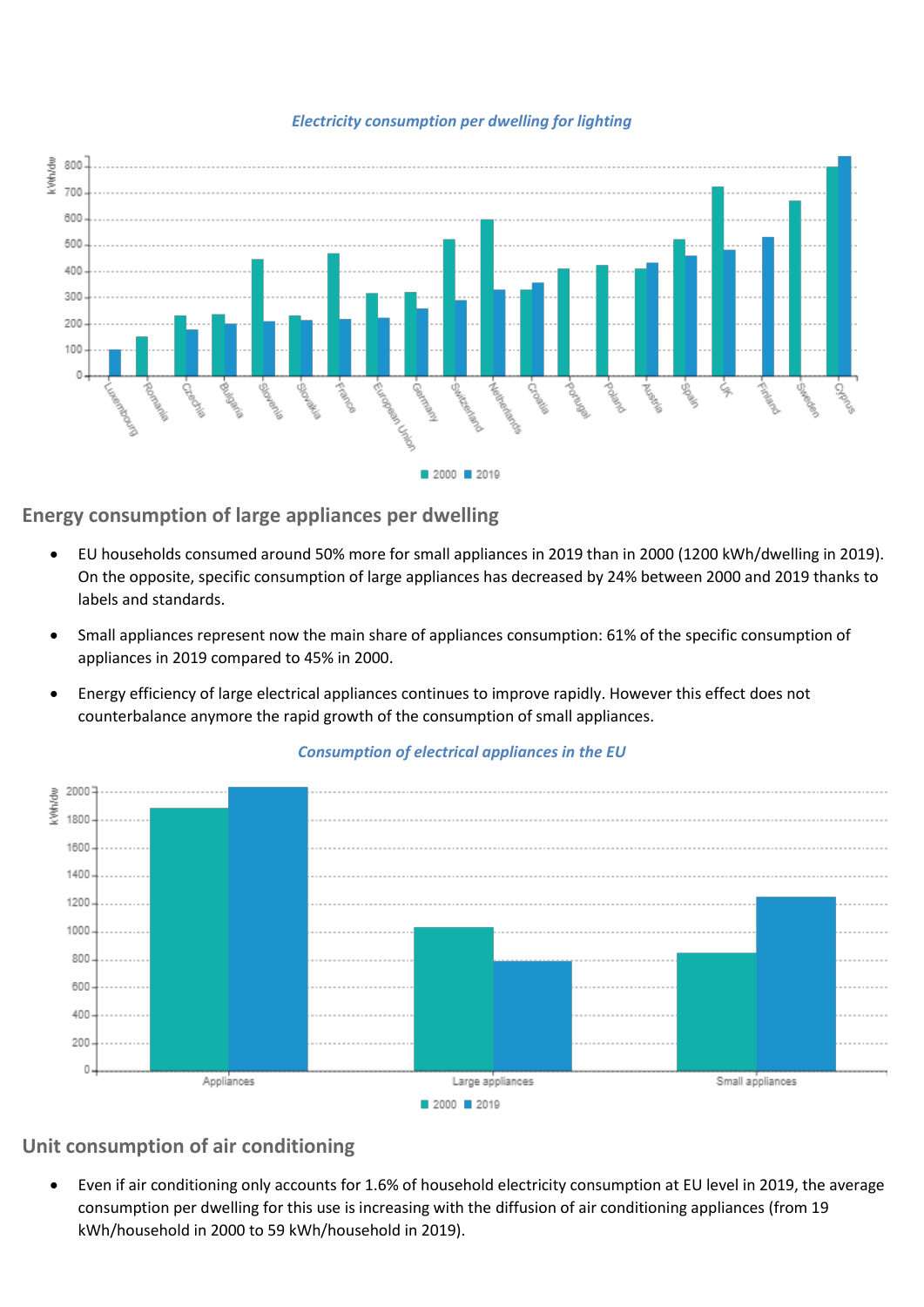• This end-use is significant mainly in Malta, Cyprus and Bulgaria.

### *Consumption per dwelling for air conditioning*



Note: The average consumption per dwelling is obtained by dividing the total consumption for air conditioning by the total number of dwellings, not only those with air conditioning.

# **Energy efficiency and savings**

**Energy efficiency trends for households in the EU**

- Households energy efficiency, as measured by ODEX, has improved by around 29% (1.8%/year) over the period 2000- 2019 (ODEX equals 71 in 2019), mainly through improvements in space heating and large appliances. Significant slowdown since 2014.
- Energy efficiency gains have been decreasing since 2008 at EU level and in 60% of Member States (16/27). This slowdown is very significant in Romania, Slovakia, Austria and Germany. Conversely, gains are accelerating in 11 MS such as Ireland, Portugal Slovenia and Lithuania.



### *Energy efficiency progress in the EU*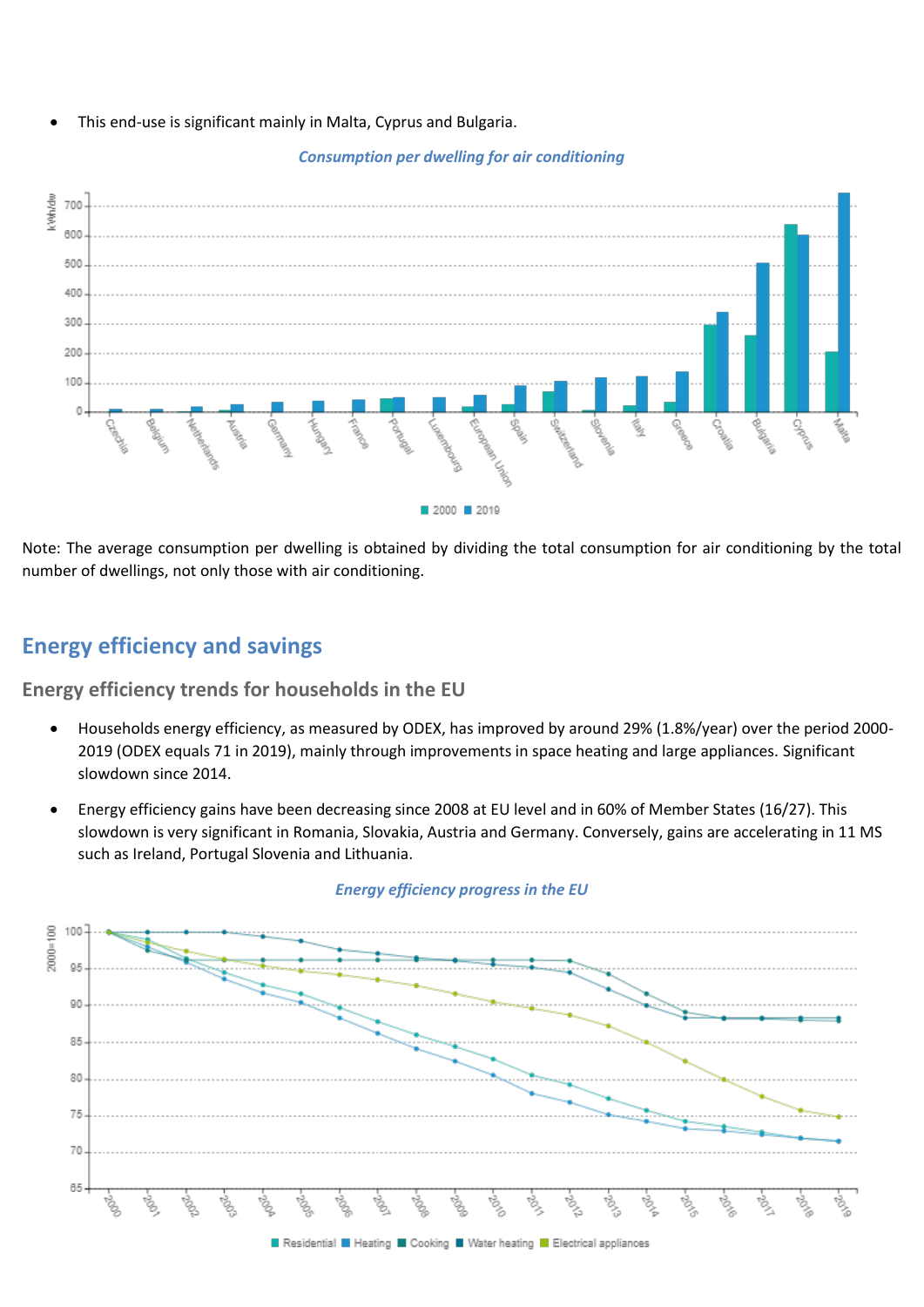- In most countries, energy efficiency has been progressing much slower since 2014, except Slovenia, Poland, Finland, Croatia and Italy have accelerated the pace of progress.
- Slovenia, the Netherlands and Luxembourg show the steadiest progress since 2014, higher than 1.7%/year compared to the EU average of 1.2%/year.



Note: ODEX aggregates energy efficiency gains by end-use, measured by the reduction in unit consumption. ODEX is calculated on the basis of 11 end-uses or large appliances: heating (toe/m2, separation between new and existing dwellings), water heating, cooking, lighting, cooling (toe/dwelling), refrigerator, freezer, washing machine, dishwasher, dryer and TV (kWh/appliance).

### **Energy savings for households in the EU**

- Cumulated annual energy savings for households have reached 87 Mtoe since 2000, which means that without energy efficiency improvements, energy consumption would have been 87 Mtoe higher in 2019.
- Due to the slowdown in the rate of energy efficiency improvements, the annual additional savings have been decreasing by around 37% since 2014: from an average volume of 5.2 Mtoe/year over 2000-2013 to 3.2 Mtoe/year since 2014.



### *Energy savings for households in the EU*